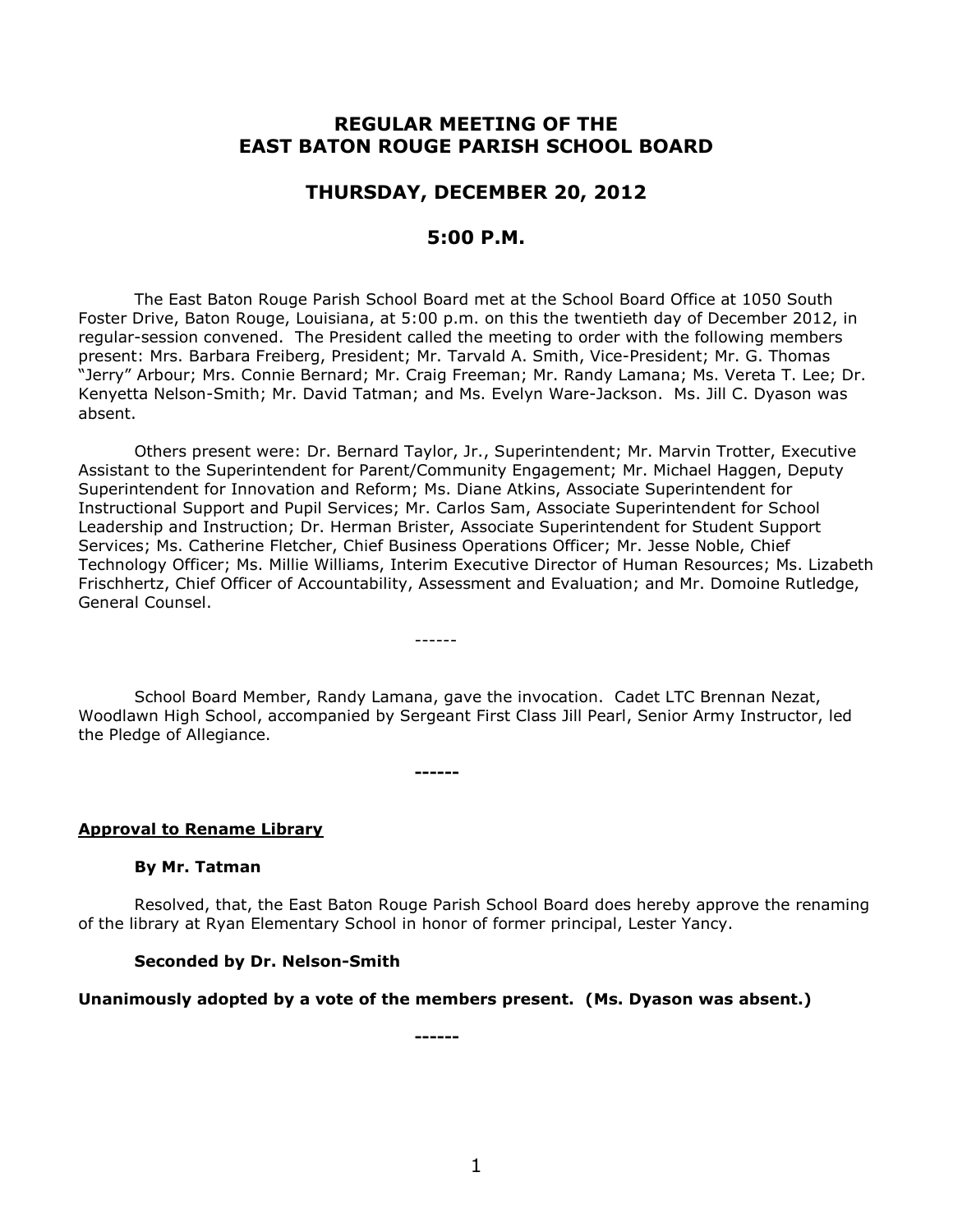## **Approval of School Board Minutes**

### **By Mr. Lamana**

Resolved, that, the reading of the minutes of the East Baton Rouge Parish School Board Meetings of November 15, 2012, (regular), November 29, 2012, (special), and the December 6, 2012, Committee of the Whole meeting, be dispensed with and that they be approved as published in the Official Journal.

## **Seconded by Mrs. Bernard**

**Unanimously adopted by a vote of the members present. (Ms. Dyason was absent.)**

**------**

## **Approval of Consent Agenda Items**

### **By Mrs. Bernard**

Resolved, that, the East Baton Rouge Parish School Board does hereby approve the Consent Agenda items.

**Seconded by Mr. Freeman**

**Unanimously adopted by a vote of the members present. (Ms. Dyason was absent.)**

**------**

*The following items were approved as part of the Consent Agenda:*

## **Items approved by the Committee of the Whole for recommendation to the Board:**

**------**

Approval of a recommendation for a Partnership Agreement: The Youth 360 Program (Pilot) between the East Baton Rouge Parish School System and BREC.

Authorization for staff to advertise, accept the low bid meeting specifications, and make the award of a contract for the purchase and installation of a natural gas generator or reject any and all bids for just cause in accordance with the Louisiana Public Bid Law; Louisiana Revised Statutes, Title 38; Chapter 10.

Approval for staff and legal counsel to negotiate an agreement between the East Baton Rouge Parish School System and Circa 1857 for the usage of The Dufrocq School parking lot.

Approval of School Board policy updates and related matters.

Approval of a sub-contract between the East Baton Rouge Parish School System and Louisiana State University for the Math/Science Partnership for the period of April 1, 2012, through September 30, 2013, for an amount of \$27,150.00.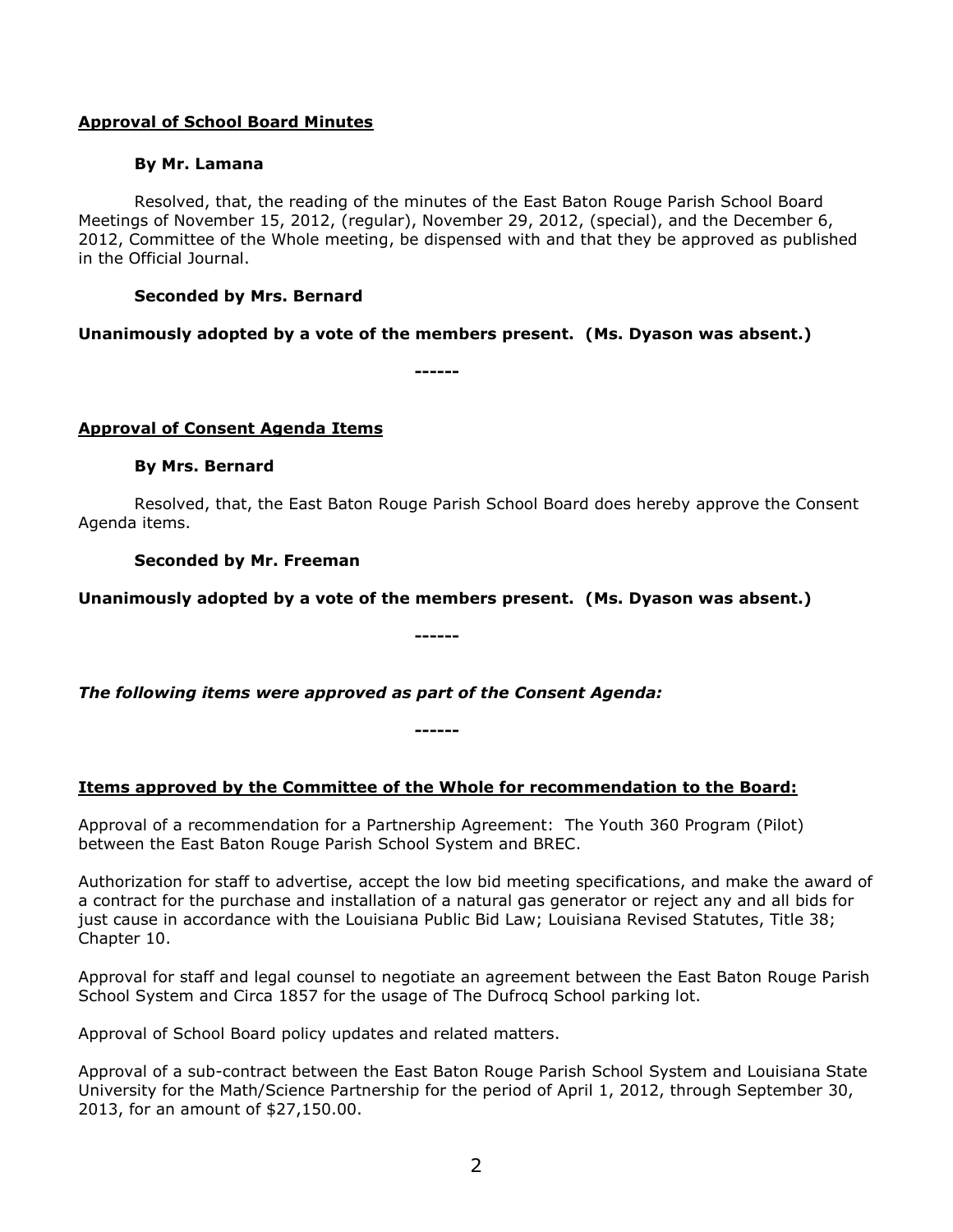Approval of an amendment to the contract between the East Baton Rouge Parish School System and Louisiana Resource Center for Educators, LLC (Career Academy), changing the submission due date of its annual audited financial statements from October 1st to December 31st.

Approval of the following grant under \$50,000.00: The Fuel Up to Play 60 Grant in the amount of \$2,800.00. (Recipient: Ms. Karen Falke – Physical Education teacher at Park Forest Elementary School).

Adoption of the Test Security Policy for the East Baton Rouge Parish School System.

------

### *END OF CONSENT AGENDA ITEMS*

**------**

#### **Approval of Contract**

#### **By Mr. Smith**

Resolved, that, the East Baton Rouge Parish School Board does hereby approve a contract between the East Baton Rouge Parish School System and City Year Baton Rouge for the period of July 1, 2012, through June 30, 2013, for an amount not to exceed \$400,000.00.

#### **Seconded by Mr. Freeman**

**Unanimously adopted by a vote of the members present. (Ms. Dyason was absent.)**

**------**

### **Approval to Extend Services**

#### **By Ms. Ware-Jackson**

Resolved, that, the East Baton Rouge Parish School Board does hereby approve extending services between the East Baton Rouge Parish School System and Mercer for Strategic Plan Modeling around the Affordable Care Act (ACA) costs for an amount of \$25,000.00.

#### **Seconded by Ms. Lee**

#### **The vote on the motion was as follows:**

- **Yeas: (8) Mrs. Bernard, Mr. Freeman, Mrs. Freiberg, Ms. Lee, Dr. Nelson-Smith, Mr. Smith, Mr. Tatman, and Ms. Ware-Jackson**
- **Nays: (2) Mr. Arbour and Mr. Lamana**

**Abstained: (0) None**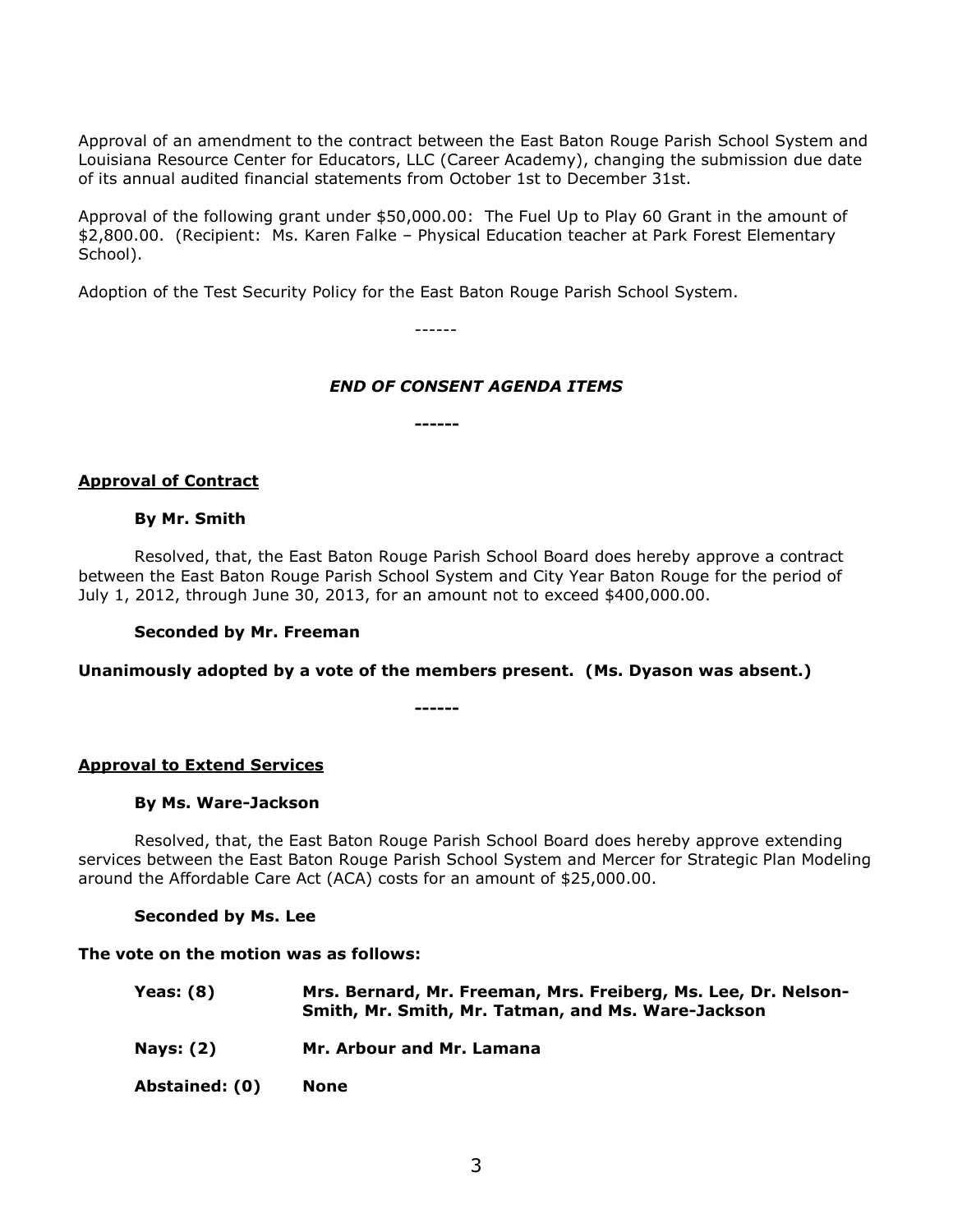**Absent: (1) Ms. Dyason**

**The motion was declared adopted.**

**------**

## **Approval to Extend Services**

### **By Mr. Freeman**

Resolved, that, the East Baton Rouge Parish School Board does hereby approve extending services between the East Baton Rouge Parish School System and Mercer for Pharmacy Benefits Management for an amount of \$25,000.00.

### **Seconded by Mr. Smith**

**The vote on the motion was as follows:**

| Yeas: $(7)$    | Mrs. Bernard, Mr. Freeman, Mrs. Freiberg, Ms. Lee, Mr. Smith, Mr.<br><b>Tatman, and Ms. Ware-Jackson</b> |
|----------------|----------------------------------------------------------------------------------------------------------|
| Nays: $(3)$    | Mr. Arbour, Mr. Lamana, and Dr. Nelson-Smith                                                             |
| Abstained: (0) | <b>None</b>                                                                                              |
| Absent: (1)    | Ms. Dyason                                                                                               |
|                |                                                                                                          |

**The motion was declared adopted.**

**------**

### **Approval to Expand School Bus Safety Program**

#### **By Mr. Arbour**

Resolved, that, the East Baton Rouge Parish School Board does hereby approve to expand the School Bus Safety Program.

### **Seconded by Mrs. Bernard**

#### **Discussion continued.**

### **A "friendly" amendment was offered by Mr. Freeman.**

Incrementally implement or expand the program to the busses and allocate a portion of the funds collected to public safety.

### **The "friendly" amendment was accepted by the originator and seconder.**

### **Unanimously adopted by a vote of the members present. (Ms. Dyason was absent.)**